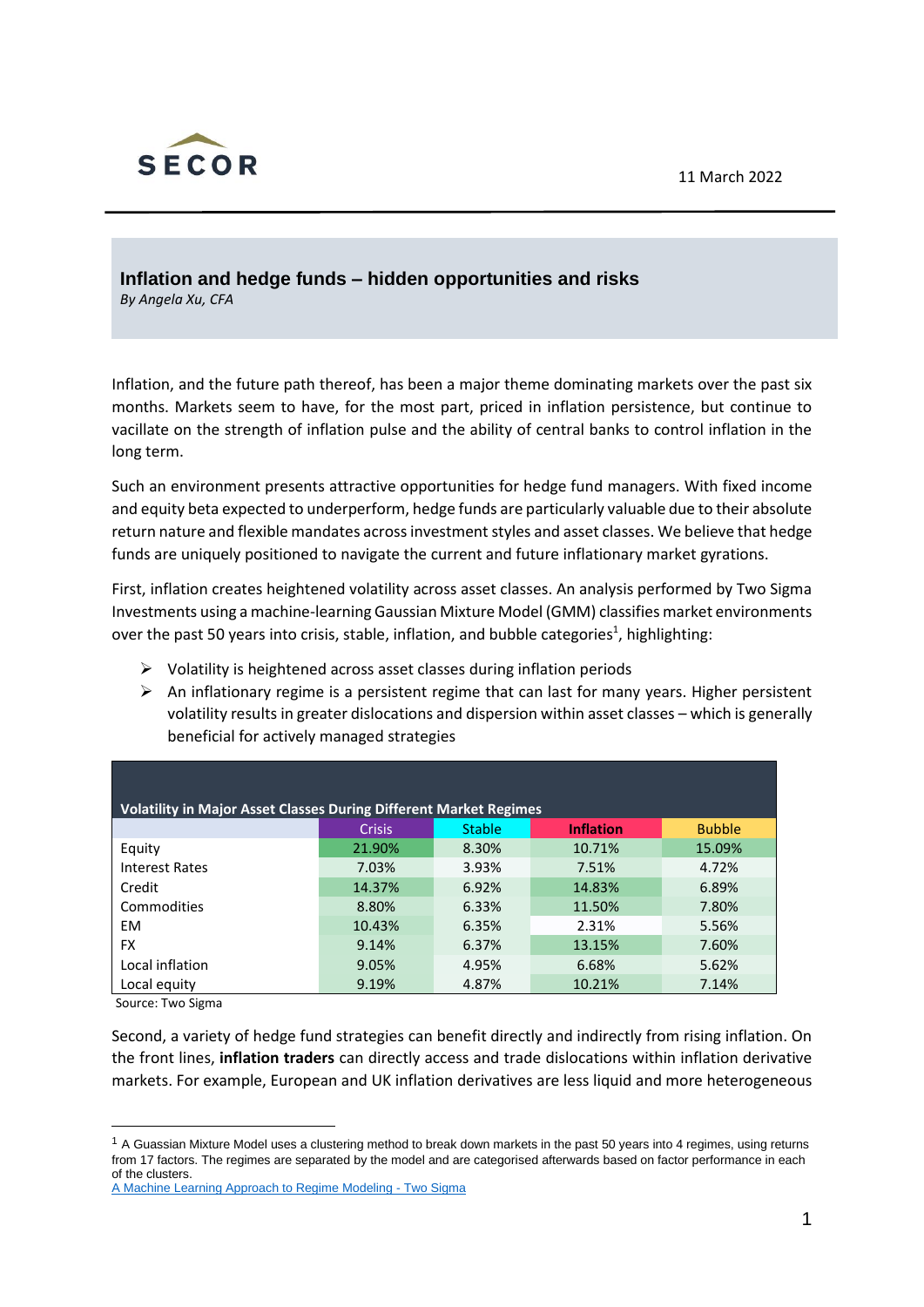than their US counterparts. Specialised knowledge in these niche markets can contribute alpha to the broader portfolio. **Specialised commodity traders** are also positioned to benefit as inflation usually is accompanied by trending commodity markets.

More broadly, rising inflation means changes in monetary policy and higher fixed income volatility. **Fixed income relative value** and **discretionary macro** strategies may stand to benefit. Quantitative tightening and higher interest rate volatility means greater dislocations in the front-end fixed income markets, which favour relative value trading. Fixed income volatility also benefits discretionary macro strategies, which tend to include a large component of thematic fixed income trading strategies. However, due to the relative concentration and directionality of their portfolios, manager selection is especially important.

We use the average monthly level of the Merrill Lynch Option Volatility Estimate (MOVE) Index as a proxy for fixed income volatility from 1990 to January 2022. Dividing the time series into 3 different regimes – high volatility, low volatility, and range-bound – we calculate the average return of the HFRI Macro Index in the different regimes. We find that macro strategies perform the best during periods of range-bound volatility. As expected, returns are lower during periods of high volatility (usually crisis periods. Interestingly, they tend to perform the worst in periods of low fixed income volatility, which has been the dominant regime since 2011. Based on this analysis, macro strategies may experience noticeably higher returns if fixed income volatility rises and persists at a higher level.



Source: Bloomberg; Chart depicts the average monthly level of the Merrill Lynch Option Volatility Estimate (MOVE) Index. See endnotes for index definitions

| <b>Regime (defined above)</b> | <b>HFRI Macro Index</b><br>(Average monthly return) |  |  |
|-------------------------------|-----------------------------------------------------|--|--|
| Low                           | 0.31%                                               |  |  |
| Range-bound                   | 1.19%                                               |  |  |
| High                          | 0.88%                                               |  |  |

So far, markets have been pricing in the inflationary impulse within the context of strong real growth. This is translated into an outperformance of value, particularly energy, which are indirectly embedded in many hedge funds strategies. **Value-oriented equity** have obviously benefitted. The rotation has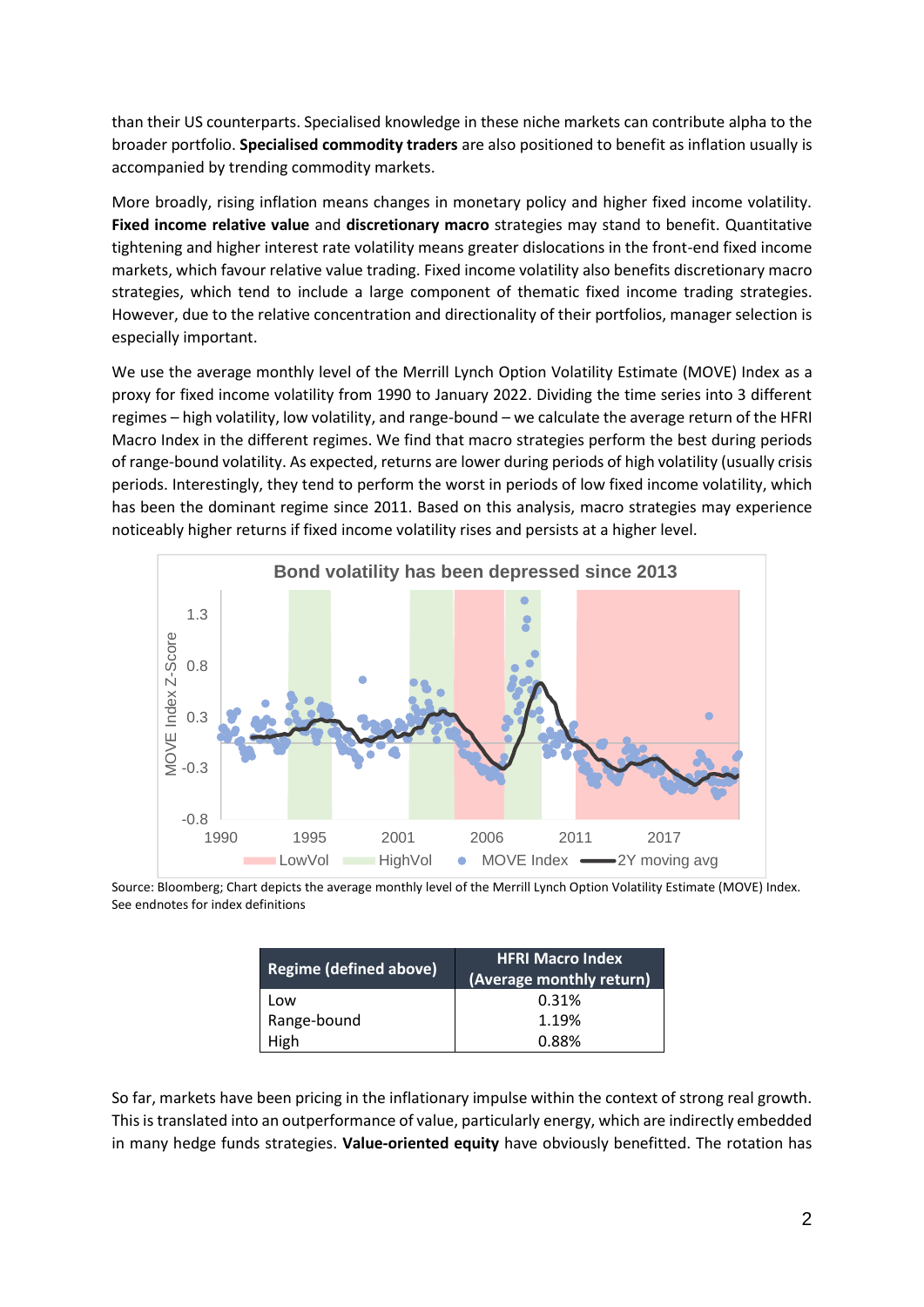also trickled through to some **credit and distressed debt strategies,** which often contain valueoriented securities.

On the other hand, it's important to manage risks as well. While inflation is generally good for active strategies, market regime transition is typically not. **Emerging market carry** strategies may suffer in the medium term as the yield gap between EM bonds and US Treasuries narrow. Afterwards, emerging market countries will exhibit dispersion in attractiveness depending on their relationship to commodities, economic growth, and monetary and political stability.

| <b>Classic Macro Strategy Factor Returns During Different Market Retimes</b> |          |        |                  |               |  |  |
|------------------------------------------------------------------------------|----------|--------|------------------|---------------|--|--|
|                                                                              | Crisis   | Stable | <b>Inflation</b> | <b>Bubble</b> |  |  |
| Equity short vol                                                             | $-4.47%$ | 4.14%  | 4.73%            | 6.55%         |  |  |
| <b>Fixed Income Carry</b>                                                    | 2.58%    | 1.49%  | $-2.96%$         | 3.47%         |  |  |
| <b>FX Carry</b>                                                              | 4.47%    | 4.24%  | $-2.48%$         | 3.04%         |  |  |
| Trend                                                                        | 12.27%   | 7.69%  | 5.33%            | 6.78%         |  |  |

Source: Two Sigma

In addition, **relative value** strategies, including statistical arbitrage and many multi-strategy funds, tend to be highly levered and intrinsically short volatility (long mean reversion). Market seizures and volatility spikes during regime change can trigger deleveraging, which can pose tail risks to various types of relative value strategies.<sup>i</sup>



Note: Chart depicts the average monthly level of the Merrill Lynch Option Volatility Estimate (MOVE) Index and CBOE Volatility (VIX) Index. See endnotes for index definitions

## *Disclosures*

*Except where otherwise indicated, the information contained in this presentation is based on matters as they exist as of the date of preparation of such material and not as of the date of distribution or any future date. This document does not constitute advice or a recommendation or offer to sell or a solicitation to deal in any security or financial product. It is provided for information purposes only and on the understanding that the recipient has sufficient knowledge and experience to be able to understand and make its own evaluation of the proposals and services described herein, any risks associated therewith and any related legal, tax, accounting or other material considerations. To the extent that a reader has any questions regarding the applicability of any specific issue*